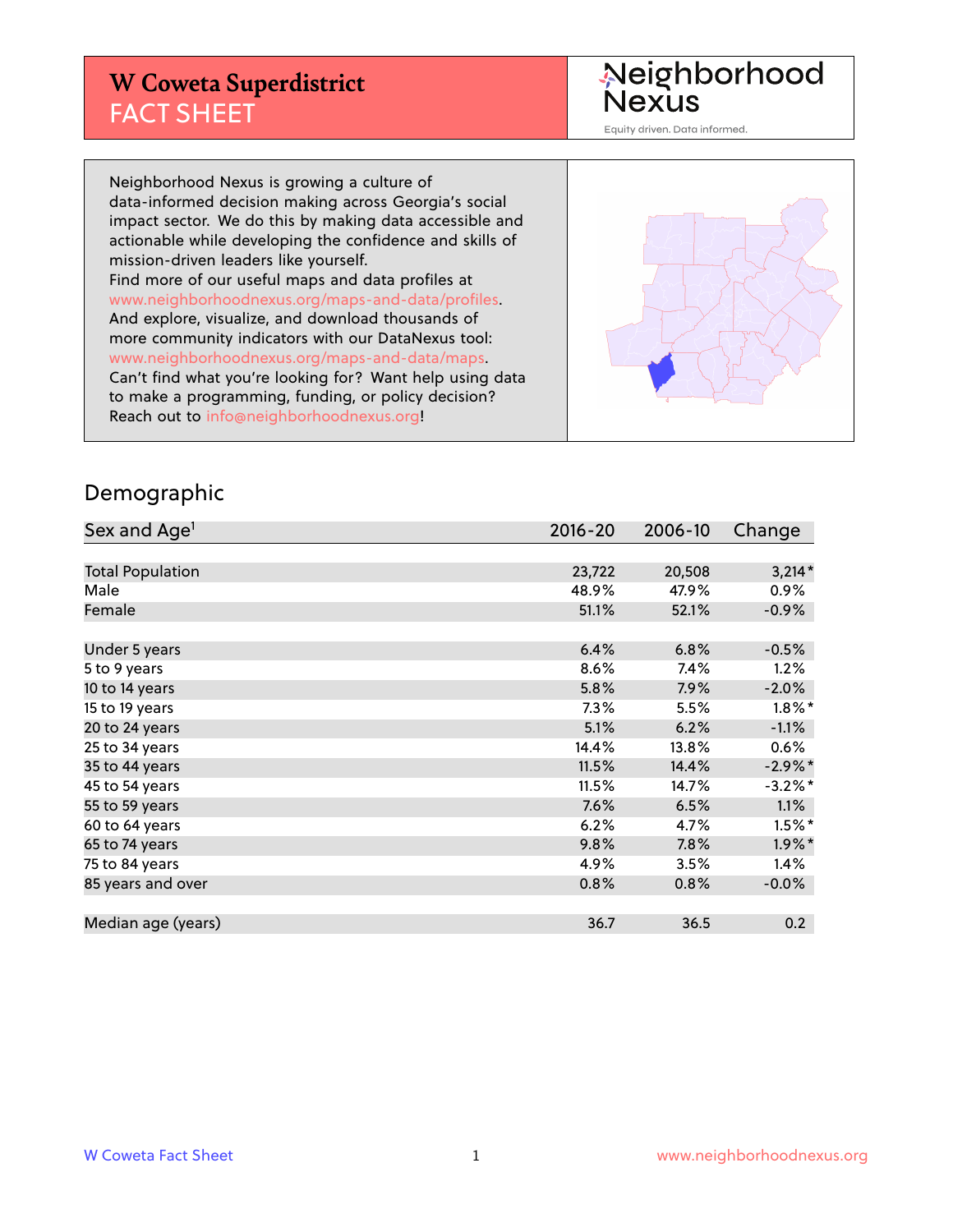# Demographic, continued...

| Race <sup>2</sup>                                            | $2016 - 20$ | 2006-10 | Change     |
|--------------------------------------------------------------|-------------|---------|------------|
| <b>Total population</b>                                      | 23,722      | 20,508  | $3,214*$   |
| One race                                                     | 95.3%       | 98.4%   | $-3.1%$    |
| White                                                        | 70.5%       | 72.2%   | $-1.7%$    |
| <b>Black or African American</b>                             | 21.2%       | 23.9%   | $-2.7%$    |
| American Indian and Alaska Native                            | 0.0%        | 0.0%    | 0.0%       |
| Asian                                                        | 0.5%        | 0.8%    | $-0.4%$    |
| Native Hawaiian and Other Pacific Islander                   | 0.1%        | 0.0%    | 0.1%       |
| Some other race                                              | 3.1%        | 1.6%    | 1.5%       |
| Two or more races                                            | 4.7%        | 1.6%    | $3.1\%$ *  |
| Race alone or in combination with other race(s) <sup>3</sup> | $2016 - 20$ | 2006-10 | Change     |
|                                                              |             |         |            |
| Total population                                             | 23,722      | 20,508  | $3,214*$   |
| White                                                        | 75.1%       | 73.7%   | 1.4%       |
| <b>Black or African American</b>                             | 23.7%       | 24.7%   | $-1.0%$    |
| American Indian and Alaska Native                            | 0.5%        | 0.4%    | 0.1%       |
| Asian                                                        | 1.7%        | 0.9%    | 0.7%       |
| Native Hawaiian and Other Pacific Islander                   | 0.1%        | 0.0%    | 0.1%       |
| Some other race                                              | 3.8%        | 1.8%    | 2.0%       |
|                                                              |             |         |            |
| Hispanic or Latino and Race <sup>4</sup>                     | $2016 - 20$ | 2006-10 | Change     |
| <b>Total population</b>                                      | 23,722      | 20,508  | $3,214*$   |
| Hispanic or Latino (of any race)                             | 10.4%       | 4.5%    | 5.9%*      |
| Not Hispanic or Latino                                       | 89.6%       | 95.5%   | $-5.9\%$ * |
| White alone                                                  | 64.0%       | 69.4%   | $-5.4\%$ * |
| Black or African American alone                              | 20.9%       | 23.6%   | $-2.7%$    |
| American Indian and Alaska Native alone                      | 0.0%        | 0.0%    | 0.0%       |
| Asian alone                                                  | 0.4%        | 0.8%    | $-0.4%$    |
| Native Hawaiian and Other Pacific Islander alone             | 0.1%        | 0.0%    | 0.1%       |
| Some other race alone                                        | 0.0%        | 0.2%    | $-0.2%$    |
| Two or more races                                            | 4.1%        | 1.4%    | $2.8\%$ *  |
| U.S. Citizenship Status <sup>5</sup>                         | $2016 - 20$ | 2006-10 | Change     |
|                                                              |             |         |            |
| Foreign-born population                                      | 1,493       | 923     | 570*       |
| Naturalized U.S. citizen                                     | 32.5%       | 22.5%   | $9.9\%$ *  |
| Not a U.S. citizen                                           | 67.5%       | 77.5%   | $-9.9%$    |
|                                                              |             |         |            |
| Citizen, Voting Age Population <sup>6</sup>                  | $2016 - 20$ | 2006-10 | Change     |
| Citizen, 18 and over population                              | 16,788      | 14,550  | $2,238*$   |
| Male                                                         | 49.2%       | 46.5%   | 2.7%       |
| Female                                                       | 50.8%       | 53.5%   | $-2.7%$    |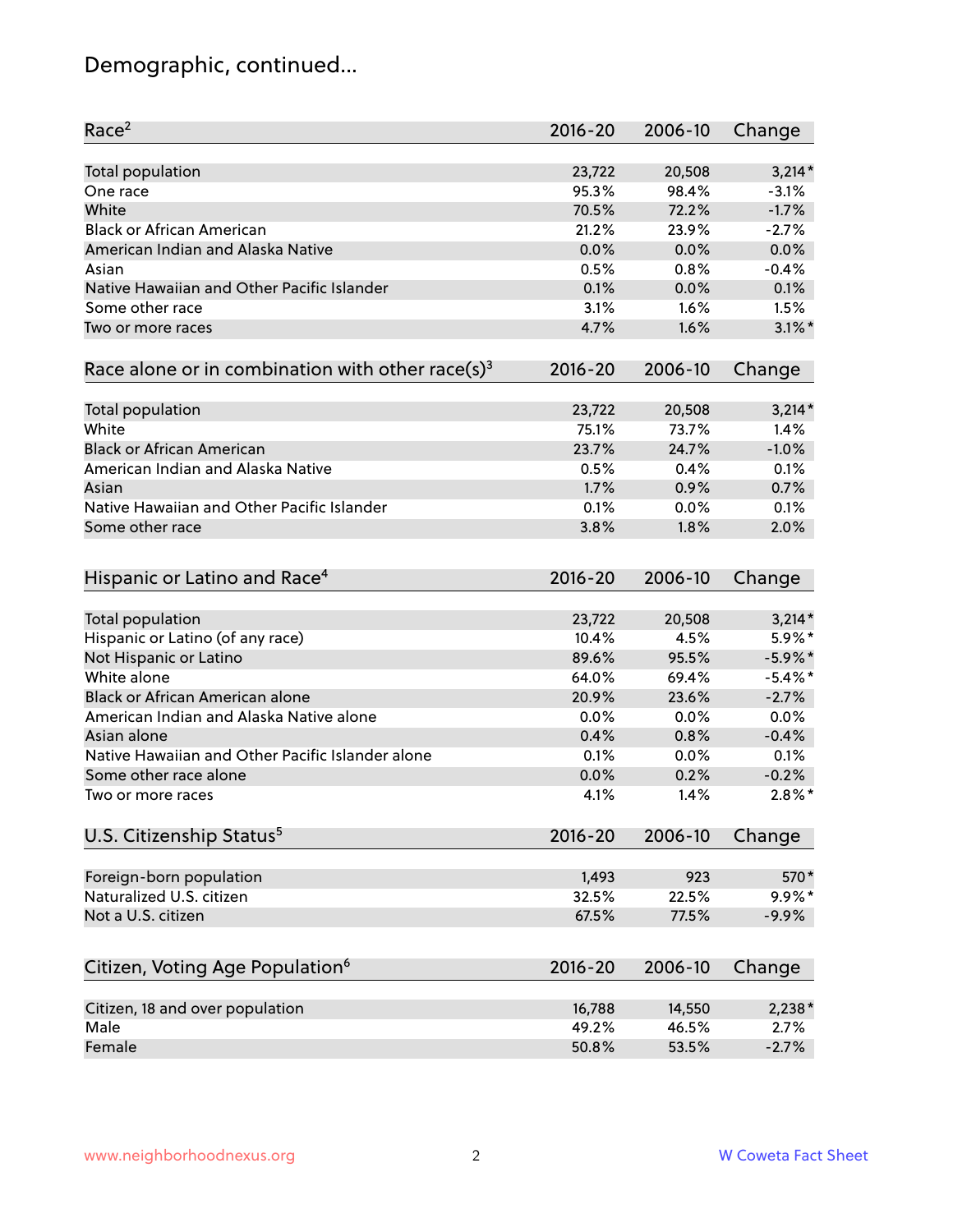#### Economic

| Income <sup>7</sup>                                 | 2016-20     | 2006-10 | Change     |
|-----------------------------------------------------|-------------|---------|------------|
|                                                     |             |         |            |
| All households                                      | 8,609       | 7,692   | 917*       |
| Less than \$10,000                                  | 1.2%        | 8.6%    | $-7.3\%$ * |
| \$10,000 to \$14,999                                | 5.8%        | 5.2%    | 0.6%       |
| \$15,000 to \$24,999                                | 8.1%        | 10.1%   | $-2.0%$    |
| \$25,000 to \$34,999                                | 10.1%       | 12.3%   | $-2.2%$    |
| \$35,000 to \$49,999                                | 14.0%       | 13.0%   | 1.0%       |
| \$50,000 to \$74,999                                | 18.7%       | 21.0%   | $-2.4%$    |
| \$75,000 to \$99,999                                | 16.3%       | 11.3%   | $5.0\%$ *  |
| \$100,000 to \$149,999                              | 14.9%       | 14.7%   | 0.3%       |
| \$150,000 to \$199,999                              | 7.9%        | 2.7%    | $5.1\%$ *  |
| \$200,000 or more                                   | 3.0%        | 1.2%    | $1.8\%$ *  |
| Median household income (dollars)                   | 64,624      | 51,001  | 13,623*    |
| Mean household income (dollars)                     | 85,383      | 59,592  | 25,791*    |
| With earnings                                       | 83.0%       | 76.7%   | $6.3\%$ *  |
| Mean earnings (dollars)                             | 86,891      | 64,258  | 22,633*    |
| <b>With Social Security</b>                         | 31.7%       | 28.9%   | 2.8%       |
| Mean Social Security income (dollars)               | 18,545      | 15,454  | $3,091*$   |
| With retirement income                              | 22.4%       | 18.7%   | $3.7\%$ *  |
| Mean retirement income (dollars)                    | 17,600      | 16,299  | 1,301      |
| With Supplemental Security Income                   | 5.1%        | 3.0%    | $2.1\%$ *  |
| Mean Supplemental Security Income (dollars)         | 8,947       | 9,886   | $-939$     |
| With cash public assistance income                  | 1.2%        | 3.7%    | $-2.4%$    |
| Mean cash public assistance income (dollars)        | $\mathbf 0$ | 4,082   | $-4,082*$  |
| With Food Stamp/SNAP benefits in the past 12 months | 12.2%       | 11.6%   | 0.6%       |
|                                                     |             |         |            |
| Families                                            | 6,489       | 5,710   | 779*       |
| Less than \$10,000                                  | 1.0%        | 6.8%    | $-5.8\%$ * |
| \$10,000 to \$14,999                                | 2.2%        | 2.5%    | $-0.3%$    |
| \$15,000 to \$24,999                                | 8.4%        | 9.1%    | $-0.7%$    |
| \$25,000 to \$34,999                                | 7.5%        | 11.6%   | $-4.1%$    |
| \$35,000 to \$49,999                                | 11.5%       | 11.9%   | $-0.4%$    |
| \$50,000 to \$74,999                                | 19.5%       | 21.6%   | $-2.1%$    |
| \$75,000 to \$99,999                                | 18.0%       | 12.9%   | $5.1\%$ *  |
| \$100,000 to \$149,999                              | 19.0%       | 18.8%   | 0.2%       |
| \$150,000 to \$199,999                              | 9.0%        | 3.5%    | 5.5%*      |
| \$200,000 or more                                   | 4.0%        | 1.4%    | $2.6\%$ *  |
| Median family income (dollars)                      | 75,011      | 59,609  | 15,402*    |
| Mean family income (dollars)                        | 89,581      | 66,587  | 22,994*    |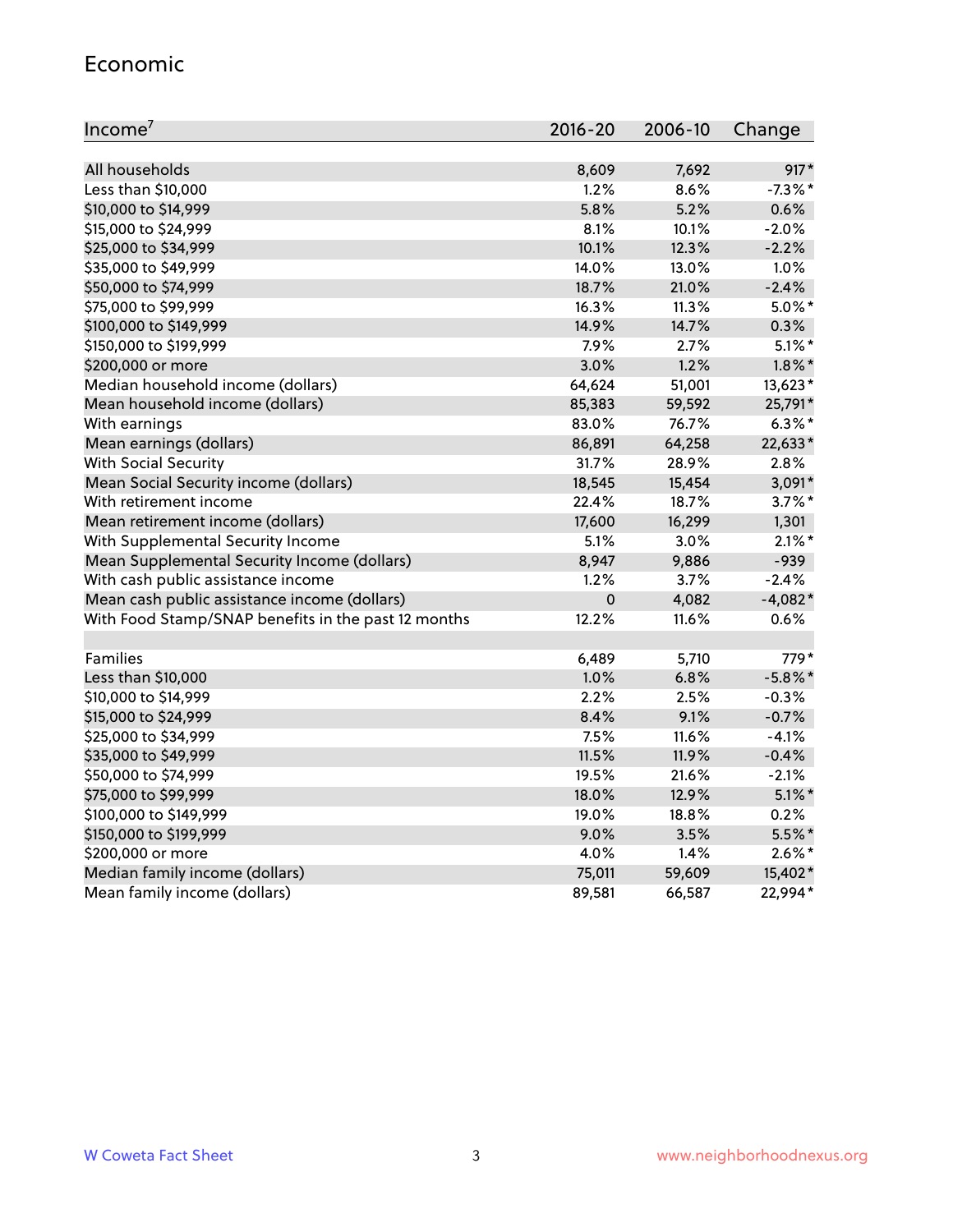### Economic, continued...

| Income, continued <sup>8</sup>                                        | $2016 - 20$ | 2006-10 | Change      |
|-----------------------------------------------------------------------|-------------|---------|-------------|
|                                                                       |             |         |             |
| Nonfamily households                                                  | 2,120       | 1,982   | 138         |
| Median nonfamily income (dollars)                                     | 35,853      | 30,357  | 5,496*      |
| Mean nonfamily income (dollars)                                       | 42,503      | 37,674  | 4,828       |
| Median earnings for workers (dollars)                                 | 35,896      | 30,535  | $5,361*$    |
| Median earnings for male full-time, year-round workers                | 55,951      | 46,889  | 9,063*      |
| (dollars)                                                             |             |         |             |
| Median earnings for female full-time, year-round workers<br>(dollars) | 35,910      | 32,698  | $3,212*$    |
| Per capita income (dollars)                                           | 32,164      | 22,424  | 9,740*      |
|                                                                       |             |         |             |
| Families and People Below Poverty Level <sup>9</sup>                  | 2016-20     | 2006-10 | Change      |
|                                                                       |             |         |             |
| <b>All families</b>                                                   | 7.1%        | 12.1%   | $-5.0\%$ *  |
| With related children under 18 years                                  | 13.5%       | 20.8%   | $-7.3%$     |
| With related children under 5 years only                              | 4.7%        | 18.4%   | $-13.6%$    |
| Married couple families                                               | 3.2%        | 2.4%    | 0.7%        |
| With related children under 18 years                                  | 5.4%        | 4.9%    | 0.5%        |
| With related children under 5 years only                              | 2.9%        | 7.3%    | $-4.4%$     |
| Families with female householder, no husband present                  | 16.8%       | 57.6%   | $-40.8\%$ * |
| With related children under 18 years                                  | 27.0%       | 73.7%   | $-46.8\%$ * |
| With related children under 5 years only                              | 14.4%       | 69.2%   | $-54.8%$    |
| All people                                                            | 10.5%       | 16.5%   | $-6.0\%$ *  |
| Under 18 years                                                        | 18.2%       | 30.7%   | $-12.4%$    |
| Related children under 18 years                                       | 15.7%       | 30.5%   | $-14.8\%$ * |
| Related children under 5 years                                        | 17.0%       | 28.1%   | $-11.0%$    |
| Related children 5 to 17 years                                        | 15.2%       | 31.4%   | $-16.2%$    |
| 18 years and over                                                     | 7.8%        | 11.6%   | $-3.8%$     |
| 18 to 64 years                                                        | 8.8%        | 12.5%   | $-3.7%$     |
| 65 years and over                                                     | 3.9%        | 6.8%    | $-2.9%$     |
| People in families                                                    | 8.3%        | 14.8%   | $-6.5%$ *   |
| Unrelated individuals 15 years and over                               | 24.4%       | 27.5%   | $-3.1%$     |
|                                                                       |             |         |             |
| Non-Hispanic white people                                             | 6.8%        | 8.3%    | $-1.5%$     |
| Black or African-American people                                      | 7.5%        | 37.9%   | $-30.4\%$ * |
| Asian people                                                          | $0.0\%$     | 11.8%   | $-11.8%$    |
| Hispanic or Latino people                                             | 43.8%       | 25.6%   | 18.3%       |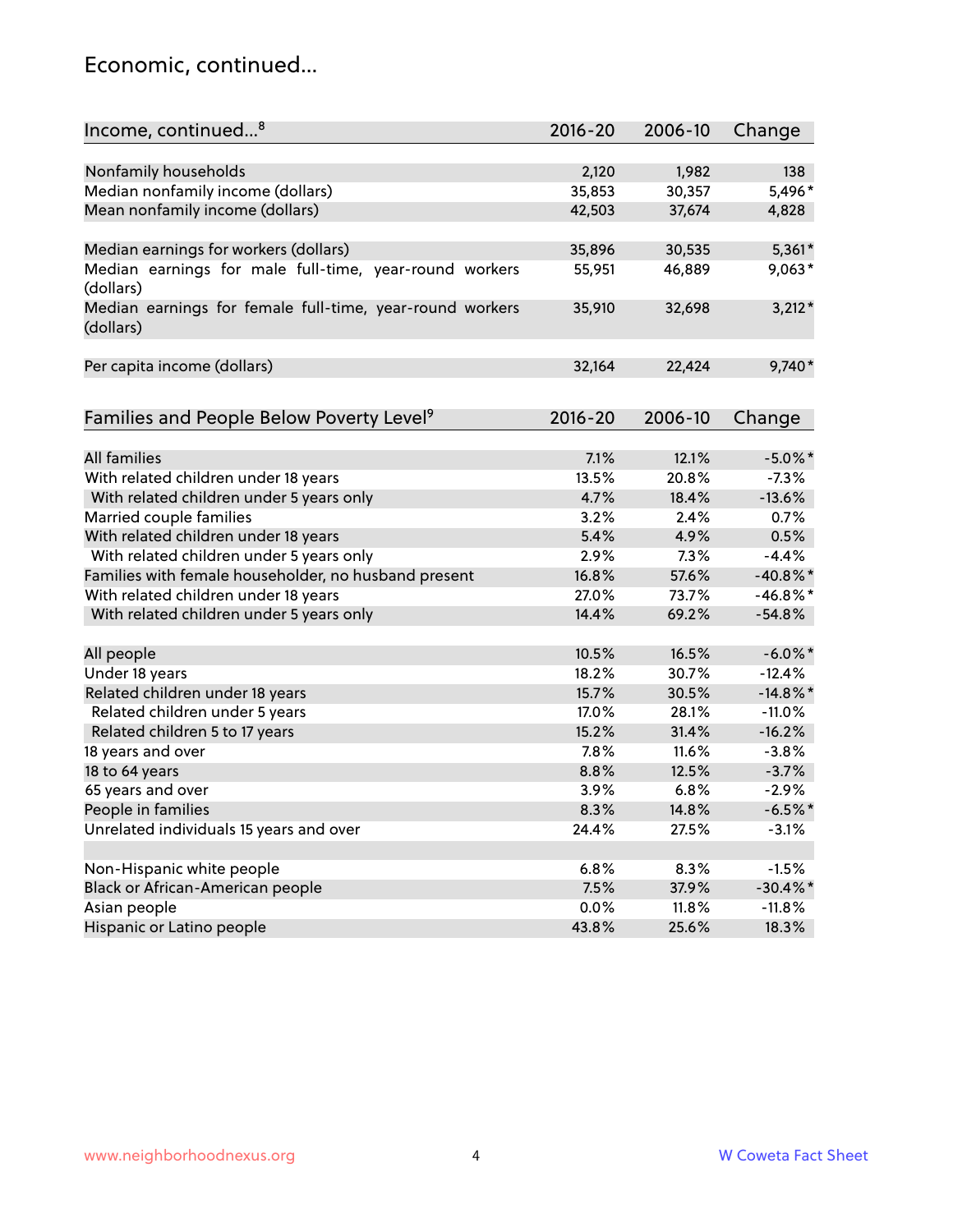# Employment

| Employment Status <sup>10</sup>                                             | $2016 - 20$ | 2006-10 | Change   |
|-----------------------------------------------------------------------------|-------------|---------|----------|
|                                                                             |             |         |          |
| Population 16 years and over<br>In labor force                              | 18,287      | 15,786  | $2,501*$ |
| Civilian labor force                                                        | 65.5%       | 63.6%   | 1.9%     |
|                                                                             | 65.5%       | 63.5%   | 2.1%     |
| Employed                                                                    | 63.3%       | 59.8%   | 3.5%     |
| Unemployed                                                                  | 2.3%        | 3.7%    | $-1.5%$  |
| <b>Armed Forces</b>                                                         | 0.0%        | 0.1%    | $-0.1%$  |
| Not in labor force                                                          | 34.5%       | 36.4%   | $-1.9%$  |
| Civilian labor force                                                        | 11,985      | 10,021  | $1,964*$ |
| <b>Unemployment Rate</b>                                                    | 3.5%        | 5.9%    | $-2.4%$  |
|                                                                             |             |         |          |
| Females 16 years and over                                                   | 9,379       | 8,175   | $1,204*$ |
| In labor force                                                              | 56.1%       | 54.2%   | 1.9%     |
| Civilian labor force                                                        | 56.1%       | 54.2%   | 1.9%     |
| Employed                                                                    | 54.6%       | 50.7%   | 3.9%     |
|                                                                             |             |         |          |
| Own children of the householder under 6 years                               | 1,550       | 1,628   | $-78$    |
| All parents in family in labor force                                        | 58.0%       | 50.1%   | 7.9%     |
|                                                                             |             |         |          |
| Own children of the householder 6 to 17 years                               | 3,796       | 3,032   | 764*     |
| All parents in family in labor force                                        | 74.6%       | 66.0%   | 8.7%     |
|                                                                             |             |         |          |
| Industry <sup>11</sup>                                                      | $2016 - 20$ | 2006-10 | Change   |
|                                                                             |             |         |          |
| Civilian employed population 16 years and over                              | 11,571      | 9,434   | $2,137*$ |
| Agriculture, forestry, fishing and hunting, and mining                      | 0.4%        | 0.3%    | 0.0%     |
| Construction                                                                | 5.7%        | 7.9%    | $-2.2%$  |
| Manufacturing                                                               | 17.1%       | 13.9%   | 3.2%     |
| Wholesale trade                                                             | 3.5%        | 3.4%    | 0.1%     |
| Retail trade                                                                | 13.3%       | 14.9%   | $-1.6%$  |
| Transportation and warehousing, and utilities                               | 9.7%        | 9.6%    | 0.1%     |
| Information                                                                 | 2.3%        | 3.2%    | $-0.9%$  |
| Finance and insurance, and real estate and rental and leasing               | 7.0%        | 5.0%    | 2.1%     |
| Professional, scientific, and management, and administrative                | 8.8%        | 7.9%    | 1.0%     |
| and waste management services                                               |             |         |          |
| Educational services, and health care and social assistance                 | 15.8%       | 16.7%   | $-0.9%$  |
| Arts, entertainment, and recreation, and accommodation and<br>food services | 7.0%        | 6.9%    | 0.1%     |
| Other services, except public administration                                | 4.6%        | 5.6%    | $-1.0%$  |
| Public administration                                                       | 4.8%        | 4.6%    | 0.2%     |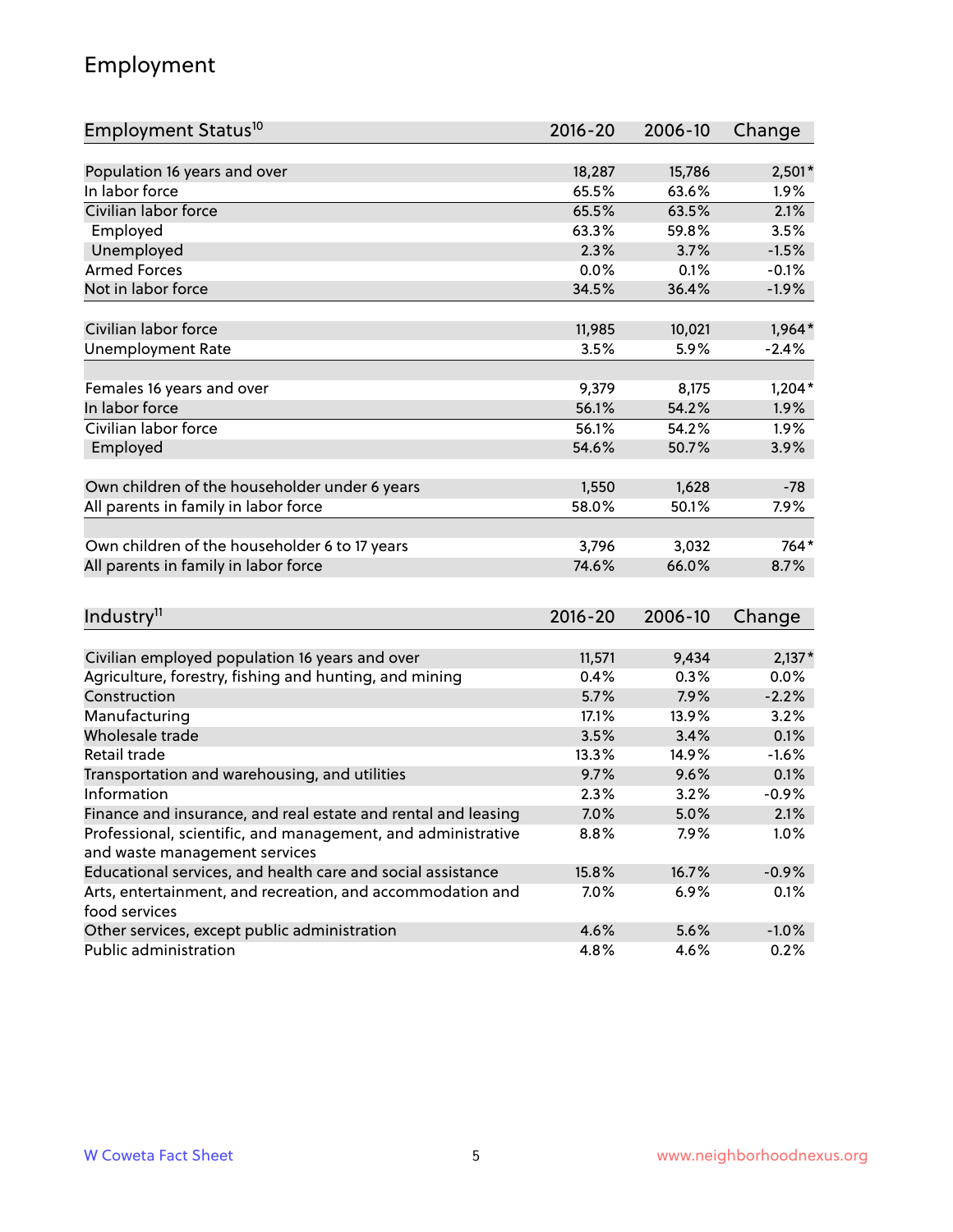# Employment, continued...

| Occupation <sup>12</sup>                                     | $2016 - 20$ | 2006-10 | Change   |
|--------------------------------------------------------------|-------------|---------|----------|
| Civilian employed population 16 years and over               | 11,571      | 9,434   | $2,137*$ |
| Management, business, science, and arts occupations          | 30.8%       | 31.2%   | $-0.5%$  |
| Service occupations                                          | 17.8%       | 12.9%   | 4.9%*    |
| Sales and office occupations                                 | 24.2%       | 26.3%   | $-2.1%$  |
| Natural<br>and<br>resources,<br>construction,<br>maintenance | 9.1%        | 12.0%   | $-2.9%$  |
| occupations                                                  |             |         |          |
| Production, transportation, and material moving occupations  | 18.0%       | 17.6%   | 0.5%     |
| Class of Worker <sup>13</sup>                                | $2016 - 20$ | 2006-10 | Change   |
| Civilian employed population 16 years and over               | 11,571      | 9,434   | $2,137*$ |
| Private wage and salary workers                              | 83.9%       | 79.0%   | 4.9%*    |
| Government workers                                           | 12.6%       | 14.9%   | $-2.3%$  |
| Self-employed in own not incorporated business workers       | 3.4%        | 6.0%    | $-2.6%$  |
| Unpaid family workers                                        | 0.1%        | 0.1%    | $-0.0%$  |
|                                                              |             |         |          |
| Job Flows <sup>14</sup>                                      | 2019        | 2010    | Change   |
| Total Jobs in district                                       | 3,426       | 4,007   | $-581$   |
| Held by residents of district                                | 18.2%       | 18.2%   | $-0.0%$  |
| Held by non-residents of district                            | 81.8%       | 81.8%   | 0.0%     |
|                                                              |             |         |          |
| Jobs by Industry Sector <sup>15</sup>                        | 2019        | 2010    | Change   |
| Total Jobs in district                                       | 3,426       | 4,007   | $-581$   |
| Goods Producing sectors                                      | 15.9%       | 12.1%   | 3.9%     |
| Trade, Transportation, and Utilities sectors                 | 30.0%       | 28.1%   | 1.9%     |
| All Other Services sectors                                   | 54.0%       | 59.8%   | $-5.8%$  |
|                                                              |             |         |          |
| Total Jobs in district held by district residents            | 622         | 728     | $-106$   |
| <b>Goods Producing sectors</b>                               | 20.4%       | 16.3%   | 4.1%     |
| Trade, Transportation, and Utilities sectors                 | 26.4%       | 21.8%   | 4.5%     |
| All Other Services sectors                                   | 53.2%       | 61.8%   | $-8.6%$  |
|                                                              |             |         |          |
| Jobs by Earnings <sup>16</sup>                               | 2019        | 2010    | Change   |
| Total Jobs in district                                       | 3,426       | 4,007   | $-581$   |
| Jobs with earnings \$1250/month or less                      | 25.7%       | 29.1%   | $-3.4%$  |
| Jobs with earnings \$1251/month to \$3333/month              | 33.4%       | 36.4%   | $-3.0%$  |
| Jobs with earnings greater than \$3333/month                 | 40.9%       | 34.5%   | 6.4%     |
|                                                              |             |         |          |
| Total Jobs in district held by district residents            | 622         | 728     | $-106$   |
| Jobs with earnings \$1250/month or less                      | 26.0%       | 32.7%   | $-6.6%$  |
| Jobs with earnings \$1251/month to \$3333/month              | 35.7%       | 44.0%   | $-8.3%$  |
| Jobs with earnings greater than \$3333/month                 | 38.3%       | 23.4%   | 14.9%    |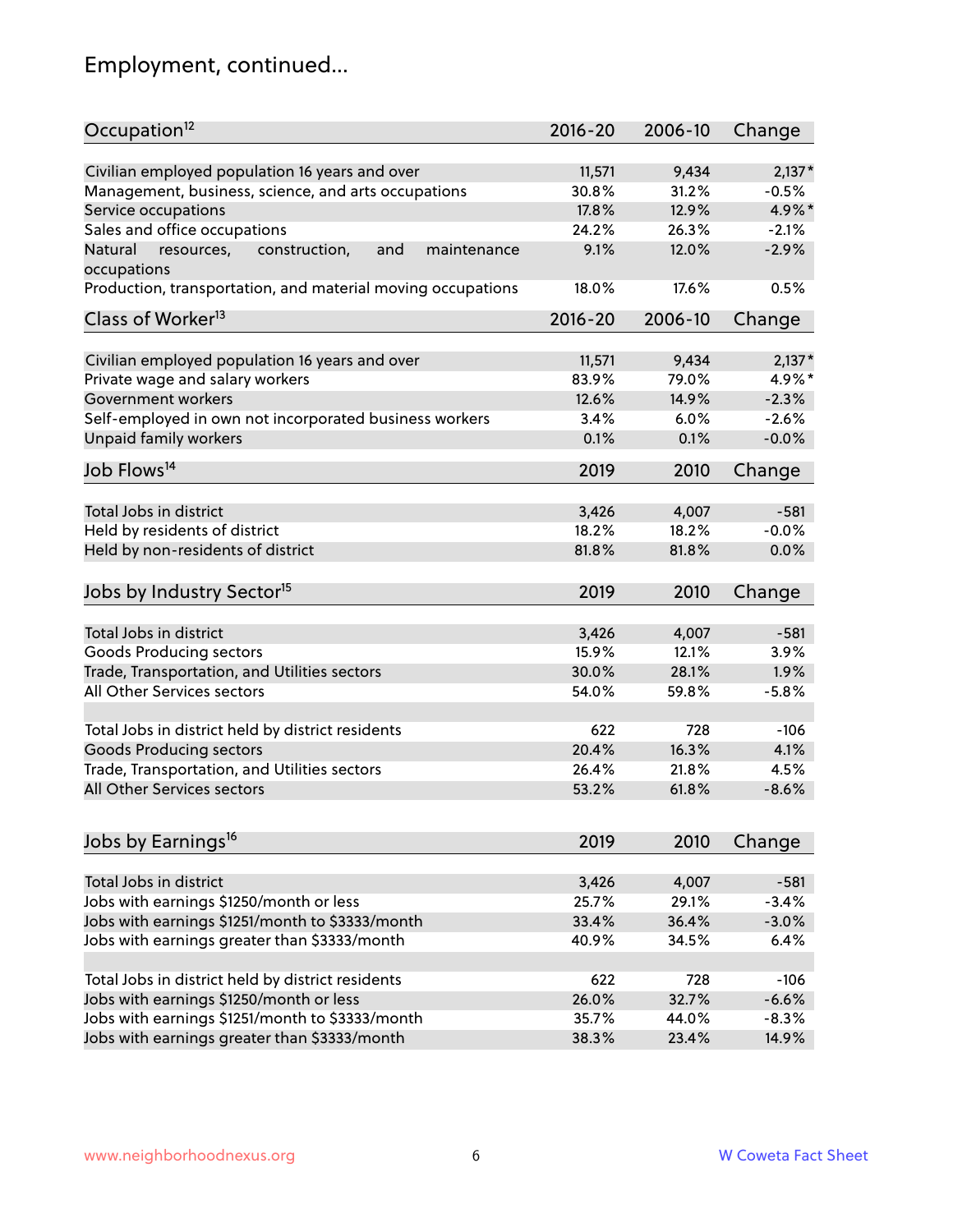# Employment, continued...

| Jobs by Age of Worker <sup>17</sup>               | 2019  | 2010  | Change  |
|---------------------------------------------------|-------|-------|---------|
|                                                   |       |       |         |
| Total Jobs in district                            | 3,426 | 4,007 | $-581$  |
| Jobs with workers age 29 or younger               | 20.9% | 18.7% | 2.2%    |
| Jobs with workers age 30 to 54                    | 54.3% | 61.0% | $-6.6%$ |
| Jobs with workers age 55 or older                 | 24.8% | 20.3% | 4.5%    |
|                                                   |       |       |         |
| Total Jobs in district held by district residents | 622   | 728   | $-106$  |
| Jobs with workers age 29 or younger               | 18.3% | 15.5% | 2.8%    |
| Jobs with workers age 30 to 54                    | 53.5% | 59.6% | $-6.1%$ |
| Jobs with workers age 55 or older                 | 28.1% | 24.9% | 3.3%    |

#### Education

| School Enrollment <sup>18</sup>                | $2016 - 20$ | 2006-10 | Change     |
|------------------------------------------------|-------------|---------|------------|
|                                                |             |         |            |
| Population 3 years and over enrolled in school | 5,871       | 5,399   | 472        |
| Nursery school, preschool                      | 4.8%        | 8.3%    | $-3.5%$ *  |
| Kindergarten                                   | 5.3%        | 4.6%    | 0.7%       |
| Elementary school (grades 1-8)                 | 46.1%       | 44.2%   | 1.9%       |
| High school (grades 9-12)                      | 26.5%       | 23.1%   | 3.4%       |
| College or graduate school                     | 17.3%       | 19.7%   | $-2.4%$    |
| Educational Attainment <sup>19</sup>           | $2016 - 20$ | 2006-10 | Change     |
|                                                |             |         |            |
| Population 25 years and over                   | 15,838      | 13,582  | $2,256*$   |
| Less than 9th grade                            | 6.9%        | 4.7%    | 2.3%       |
| 9th to 12th grade, no diploma                  | 9.8%        | 12.4%   | $-2.6%$    |
| High school graduate (includes equivalency)    | 32.3%       | 38.2%   | $-5.9\%$ * |
| Some college, no degree                        | 22.4%       | 20.5%   | 1.9%       |
| Associate's degree                             | 8.4%        | 5.4%    | $3.0\%$ *  |
| Bachelor's degree                              | 13.2%       | 10.0%   | $3.2\%$ *  |
| Graduate or professional degree                | 7.0%        | 8.8%    | $-1.8%$    |
|                                                |             |         |            |
| Percent high school graduate or higher         | 83.3%       | 82.9%   | 0.4%       |
| Percent bachelor's degree or higher            | 20.2%       | 18.8%   | 1.4%       |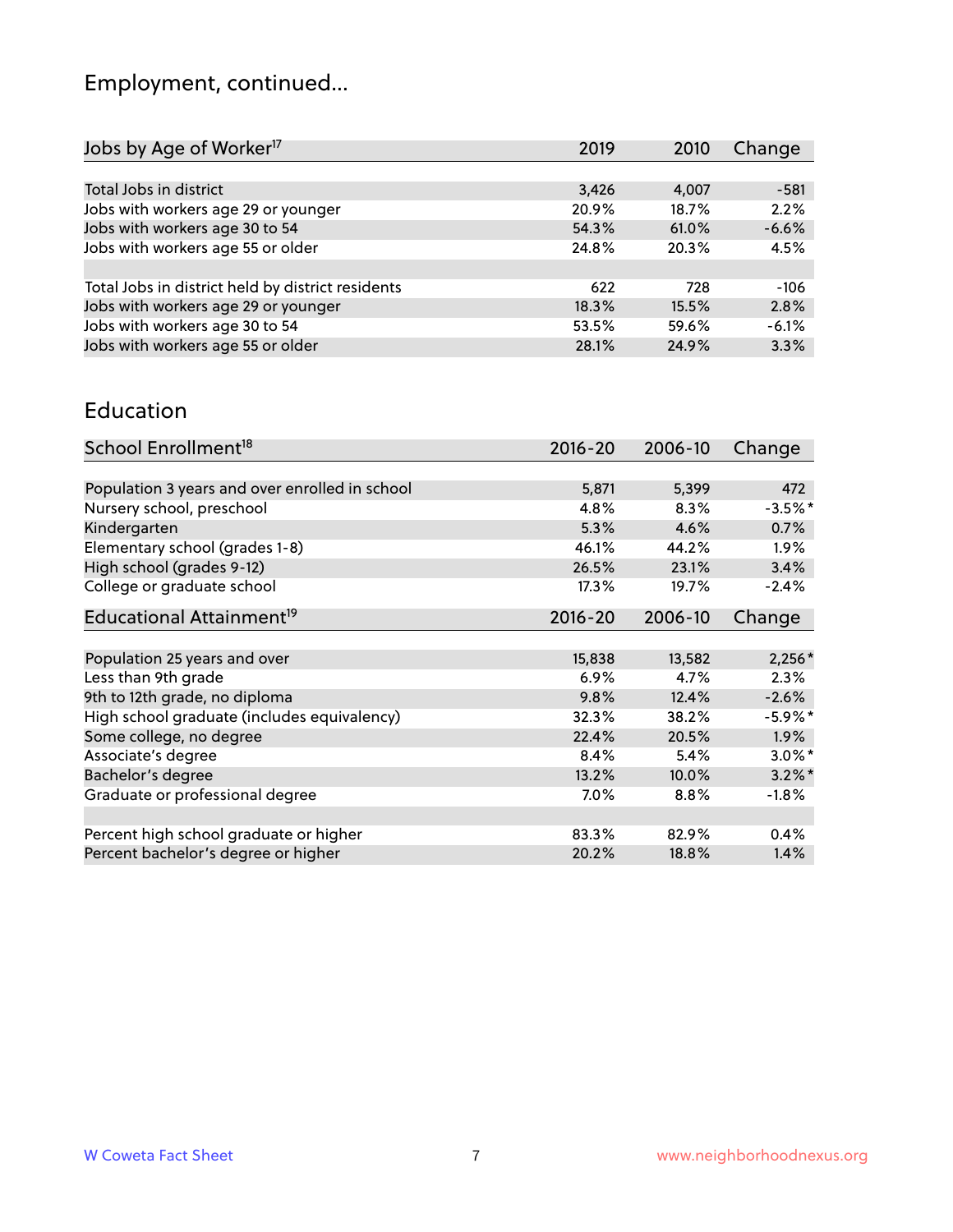### Housing

| Households by Type <sup>20</sup>                     | 2016-20     | 2006-10 | Change               |
|------------------------------------------------------|-------------|---------|----------------------|
|                                                      |             |         |                      |
| <b>Total households</b>                              | 8,609       | 7,692   | $917*$               |
| Family households (families)                         | 75.4%       | 74.2%   | 1.1%                 |
| With own children under 18 years                     | 29.5%       | 30.6%   | $-1.1%$              |
| Married-couple family                                | 56.2%       | 57.4%   | $-1.2%$              |
| With own children of the householder under 18 years  | 20.5%       | 24.3%   | $-3.8%$              |
| Male householder, no wife present, family            | 5.7%        | 4.1%    | 1.6%                 |
| With own children of the householder under 18 years  | 2.5%        | 0.5%    | 2.0%                 |
| Female householder, no husband present, family       | 13.5%       | 12.8%   | 0.7%                 |
| With own children of the householder under 18 years  | 6.5%        | 5.9%    | 0.7%                 |
| Nonfamily households                                 | 24.6%       | 25.8%   | $-1.1%$              |
| Householder living alone                             | 20.9%       | 21.7%   | $-0.8%$              |
| 65 years and over                                    | 10.2%       | 7.5%    | $2.7\%$ <sup>*</sup> |
|                                                      |             |         |                      |
| Households with one or more people under 18 years    | 35.6%       | 35.6%   | $-0.1%$              |
| Households with one or more people 65 years and over | 30.7%       | 23.0%   | $7.7\%$ *            |
|                                                      |             |         |                      |
| Average household size                               | 2.75        | 2.65    | 0.10                 |
| Average family size                                  | 3.13        | 3.09    | 0.04                 |
|                                                      |             |         |                      |
| Housing Occupancy <sup>21</sup>                      | $2016 - 20$ | 2006-10 | Change               |
|                                                      |             |         |                      |
| Total housing units                                  | 9,021       | 8,727   | 294                  |
| Occupied housing units                               | 95.4%       | 88.1%   | $7.3\%$ *            |
| Vacant housing units                                 | 4.6%        | 11.9%   | $-7.3\%$ *           |
|                                                      |             |         |                      |
| Homeowner vacancy rate                               | 0.9         | 4.0     | $-3.1$               |
| Rental vacancy rate                                  | 1.6         | 10.4    | $-8.8$               |
|                                                      |             |         |                      |
| Units in Structure <sup>22</sup>                     | 2016-20     | 2006-10 | Change               |
|                                                      |             |         |                      |
| Total housing units                                  | 9,021       | 8,727   | 294                  |
| 1-unit, detached                                     | 85.2%       | 81.4%   | 3.8%                 |
| 1-unit, attached                                     | 1.4%        | 1.1%    | 0.3%                 |
| 2 units                                              | 2.7%        | 1.9%    | 0.8%                 |
| 3 or 4 units                                         | 1.9%        | 2.6%    | $-0.7%$              |
| 5 to 9 units                                         | 1.6%        | 2.9%    | $-1.3%$              |
| 10 to 19 units                                       | 1.7%        | 2.1%    | $-0.4%$              |
| 20 or more units                                     | 1.7%        | 0.7%    | 1.0%                 |
| Mobile home                                          | 3.9%        | 7.4%    | $-3.5%$ *            |
| Boat, RV, van, etc.                                  | 0.0%        | 0.0%    | 0.0%                 |
|                                                      |             |         |                      |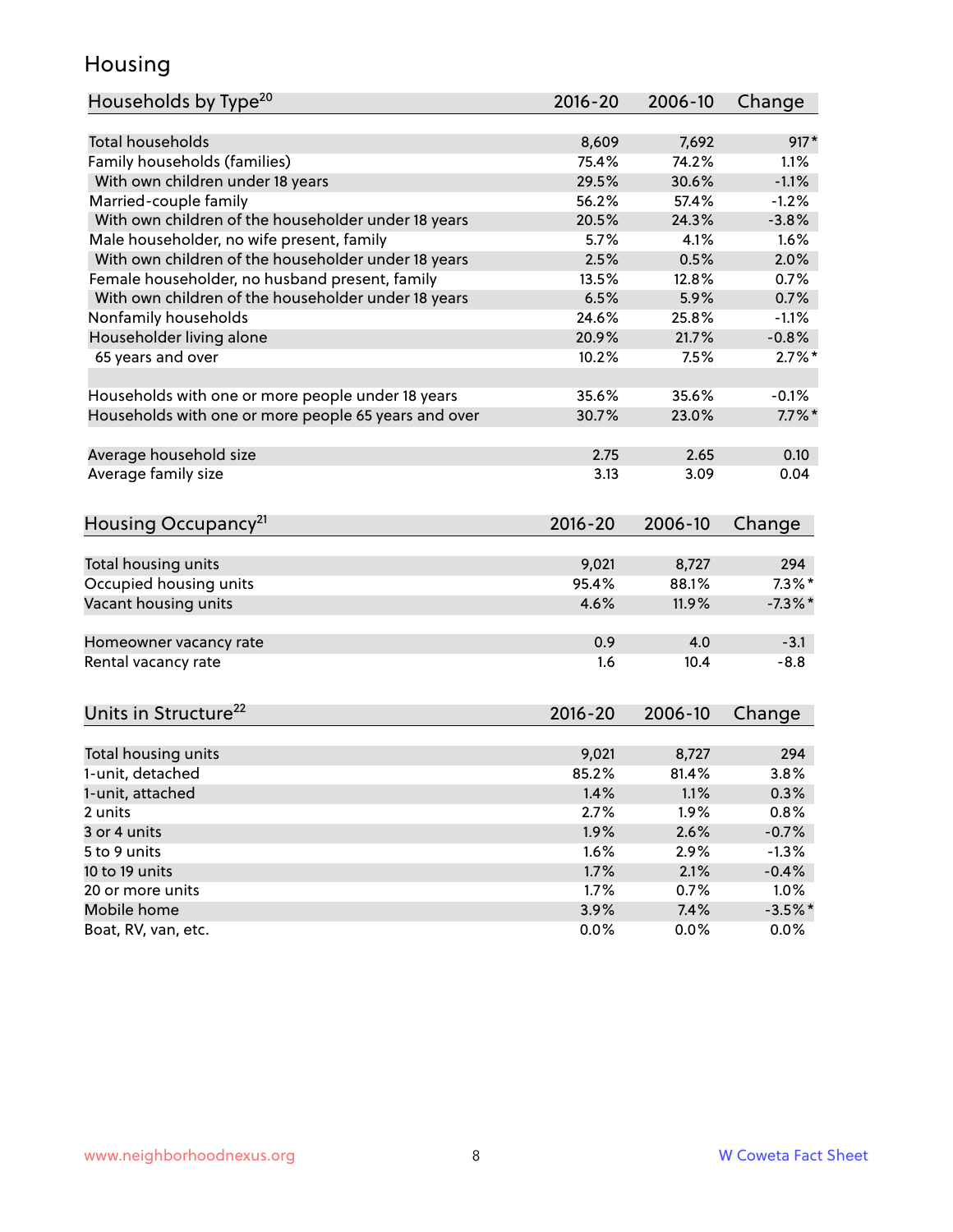# Housing, Continued...

| Year Structure Built <sup>23</sup>             | 2016-20     | 2006-10 | Change     |
|------------------------------------------------|-------------|---------|------------|
| Total housing units                            | 9,021       | 8,727   | 294        |
| Built 2014 or later                            | 2.8%        | (X)     | (X)        |
| Built 2010 to 2013                             | 1.2%        | (X)     | (X)        |
| Built 2000 to 2009                             | 22.1%       | 21.8%   | 0.4%       |
| Built 1990 to 1999                             | 15.8%       | 18.1%   | $-2.3%$    |
| Built 1980 to 1989                             | 15.1%       | 15.7%   | $-0.6%$    |
| Built 1970 to 1979                             | 17.2%       | 16.9%   | 0.3%       |
| Built 1960 to 1969                             | 7.3%        | 8.7%    | $-1.3%$    |
| Built 1950 to 1959                             | 8.6%        | 6.9%    | 1.7%       |
| Built 1940 to 1949                             | 4.3%        | 2.3%    | $2.0\%$ *  |
| Built 1939 or earlier                          | 5.6%        | 9.7%    | $-4.2\%$ * |
|                                                |             |         |            |
| Housing Tenure <sup>24</sup>                   | $2016 - 20$ | 2006-10 | Change     |
| Occupied housing units                         | 8,609       | 7,692   | 917*       |
| Owner-occupied                                 | 72.3%       | 71.7%   | 0.6%       |
| Renter-occupied                                | 27.7%       | 28.3%   | $-0.6%$    |
|                                                |             |         |            |
| Average household size of owner-occupied unit  | 2.61        | 2.59    | 0.02       |
| Average household size of renter-occupied unit | 3.10        | 2.79    | 0.31       |
| Residence 1 Year Ago <sup>25</sup>             | $2016 - 20$ | 2006-10 | Change     |
|                                                |             |         |            |
| Population 1 year and over                     | 23,501      | 20,385  | $3,116*$   |
| Same house                                     | 85.3%       | 82.5%   | 2.9%       |
| Different house in the U.S.                    | 14.7%       | 16.7%   | $-2.0%$    |
| Same county                                    | 8.8%        | 10.9%   | $-2.1%$    |
| Different county                               | 5.9%        | 5.8%    | 0.1%       |
| Same state                                     | 3.8%        | 2.9%    | 0.9%       |
| Different state                                | 2.1%        | 2.9%    | $-0.8%$    |
| Abroad                                         | 0.0%        | 0.9%    | $-0.9%$    |
| Value of Housing Unit <sup>26</sup>            | $2016 - 20$ | 2006-10 | Change     |
|                                                |             |         |            |
| Owner-occupied units                           | 6,222       | 5,515   | 707*       |
| Less than \$50,000                             | 5.9%        | 2.9%    | 3.0%       |
| \$50,000 to \$99,999                           | 7.1%        | 12.3%   | $-5.1\%$ * |
| \$100,000 to \$149,999                         | 25.4%       | 34.0%   | $-8.6\%$ * |
| \$150,000 to \$199,999                         | 26.2%       | 29.1%   | $-3.0\%$   |
| \$200,000 to \$299,999                         | 19.5%       | 12.1%   | $7.3\%$ *  |
| \$300,000 to \$499,999                         | 12.9%       | 6.9%    | $6.0\%$ *  |
| \$500,000 to \$999,999                         | 2.9%        | 2.3%    | 0.7%       |
| \$1,000,000 or more                            | 0.0%        | 0.3%    | $-0.3%$    |
| Median (dollars)                               | 172,690     | 151,079 | 21,611*    |
| Mortgage Status <sup>27</sup>                  | $2016 - 20$ | 2006-10 | Change     |
| Owner-occupied units                           | 6,222       | 5,515   | 707*       |
| Housing units with a mortgage                  | 64.8%       | 70.7%   | $-5.9\%$ * |
| Housing units without a mortgage               | 35.2%       | 29.3%   | 5.9%*      |
|                                                |             |         |            |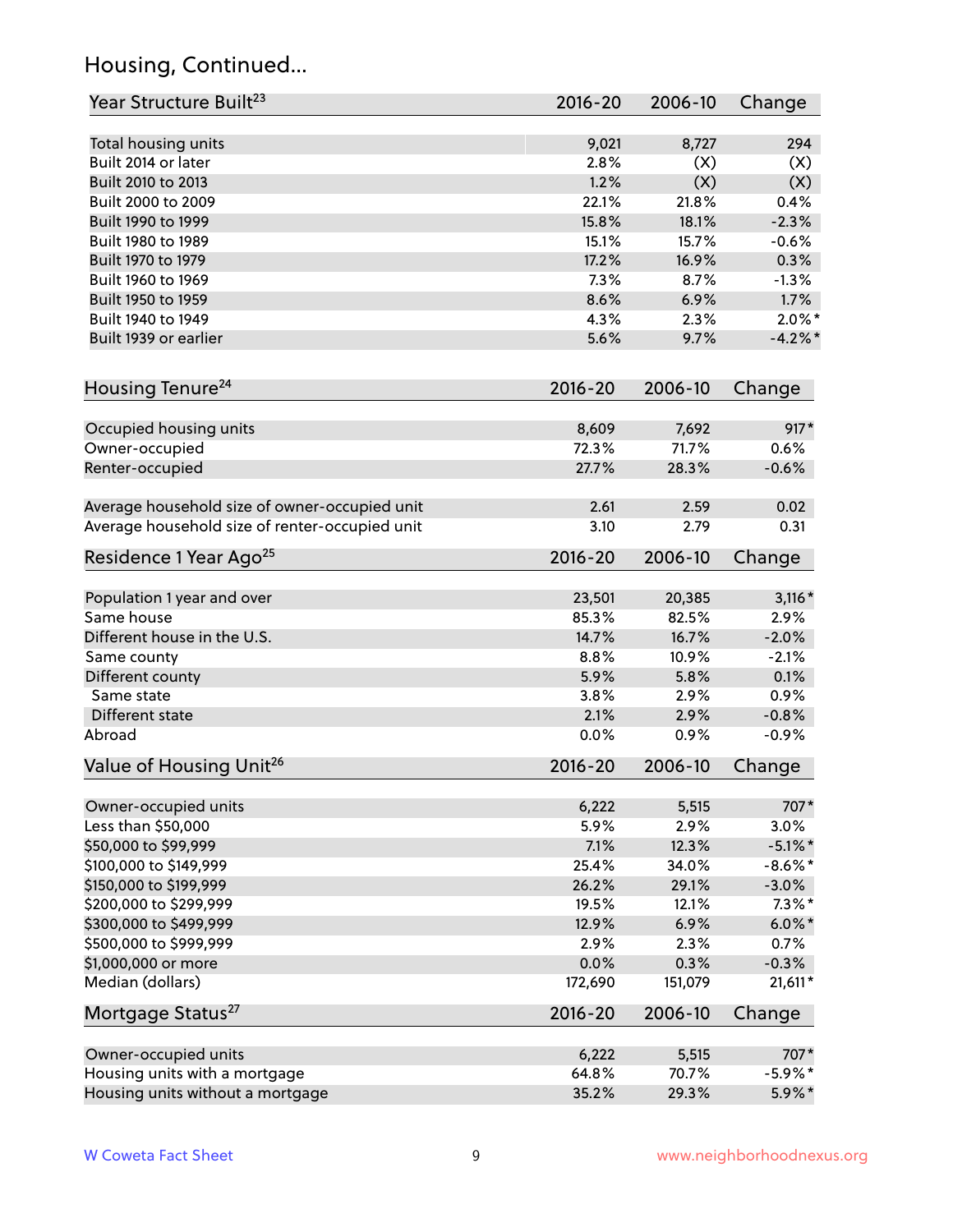# Housing, Continued...

| Selected Monthly Owner Costs <sup>28</sup>                                            | 2016-20   | 2006-10 | Change      |
|---------------------------------------------------------------------------------------|-----------|---------|-------------|
| Housing units with a mortgage                                                         | 4,029     | 3,897   | 132         |
| Less than \$300                                                                       | 0.0%      | 0.8%    | $-0.8%$     |
| \$300 to \$499                                                                        | 0.7%      | 0.9%    | $-0.2%$     |
| \$500 to \$999                                                                        | 18.5%     | 16.0%   | 2.5%        |
| \$1,000 to \$1,499                                                                    | 55.3%     | 53.6%   | 1.7%        |
| \$1,500 to \$1,999                                                                    | 16.2%     | 14.8%   | 1.4%        |
| \$2,000 to \$2,999                                                                    | 6.8%      | 12.0%   | $-5.2\%$ *  |
| \$3,000 or more                                                                       | 2.4%      | 1.8%    | 0.6%        |
| Median (dollars)                                                                      | 1,287     | 1,291   | $-4$        |
| Housing units without a mortgage                                                      | 2,193     | 1,618   | 575*        |
| Less than \$150                                                                       | 0.0%      | 7.3%    | $-7.3%$     |
| \$150 to \$249                                                                        | 11.4%     | 12.2%   | $-0.8%$     |
| \$250 to \$349                                                                        | 25.3%     | 23.1%   | 2.1%        |
| \$350 to \$499                                                                        | 27.0%     | 27.5%   | $-0.5%$     |
| \$500 to \$699                                                                        | 13.6%     | 22.3%   | $-8.7%$     |
| \$700 or more                                                                         | 22.8%     | 7.6%    | 15.2%*      |
| Median (dollars)                                                                      | 405       | 389     | 16          |
| Household Income <sup>29</sup>                                                        |           |         |             |
| Housing units with a mortgage (excluding units where<br>SMOCAPI cannot be computed)   | 4,025     | 3,883   | 142         |
| Less than 20.0 percent                                                                | 52.0%     | 35.7%   | 16.3%*      |
| 20.0 to 24.9 percent                                                                  | 14.7%     | 17.0%   | $-2.3%$     |
| 25.0 to 29.9 percent                                                                  | 11.5%     | 14.1%   | $-2.6%$     |
| 30.0 to 34.9 percent                                                                  | 4.0%      | 5.2%    | $-1.3%$     |
| 35.0 percent or more                                                                  | 17.8%     | 27.9%   | $-10.2\%$ * |
| Not computed                                                                          | 4         | 14      | $-10$       |
| Housing unit without a mortgage (excluding units where<br>SMOCAPI cannot be computed) | 2,193     | 1,574   | 619         |
| Less than 10.0 percent                                                                | 47.4%     | 44.0%   | 3.4%        |
| 10.0 to 14.9 percent                                                                  | 23.4%     | 23.7%   | $-0.3%$     |
| 15.0 to 19.9 percent                                                                  | 8.7%      | 11.0%   | $-2.3%$     |
| 20.0 to 24.9 percent                                                                  | 4.3%      | 5.5%    | $-1.2%$     |
| 25.0 to 29.9 percent                                                                  | 8.6%      | 4.5%    | 4.1%        |
| 30.0 to 34.9 percent                                                                  | 2.5%      | $1.7\%$ | 0.8%        |
| 35.0 percent or more                                                                  | 5.1%      | 9.7%    | $-4.5%$     |
| Not computed                                                                          | $\pmb{0}$ | 44      | $-44$       |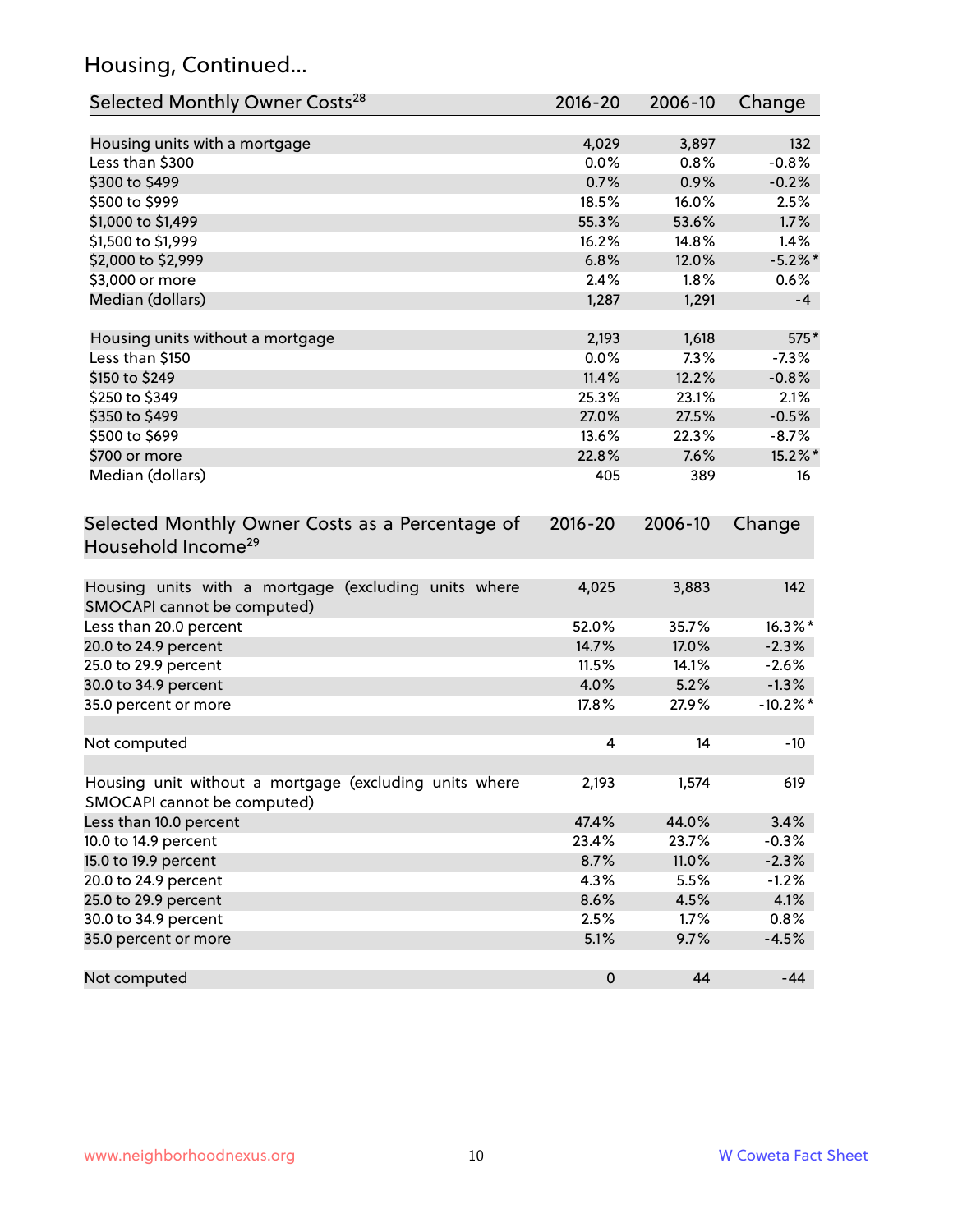# Housing, Continued...

| Gross Rent <sup>30</sup>                                     | 2016-20     | 2006-10 | Change    |
|--------------------------------------------------------------|-------------|---------|-----------|
| Occupied units paying rent                                   | 2,208       | 2,076   | 132       |
| Less than \$200                                              | 0.0%        | 1.6%    | $-1.6%$   |
| \$200 to \$499                                               | 3.9%        | 4.8%    | $-0.8%$   |
| \$500 to \$749                                               | 19.6%       | 30.7%   | $-11.1%$  |
| \$750 to \$999                                               | 31.1%       | 38.9%   | $-7.8%$   |
| \$1,000 to \$1,499                                           | 38.4%       | 20.3%   | 18.0%*    |
| \$1,500 to \$1,999                                           | 7.0%        | 3.8%    | 3.3%      |
| \$2,000 or more                                              | 0.0%        | 0.0%    | 0.0%      |
| Median (dollars)                                             | 960         | 920     | 40        |
| No rent paid                                                 | 179         | 101     | 78        |
| Gross Rent as a Percentage of Household Income <sup>31</sup> | $2016 - 20$ | 2006-10 | Change    |
| Occupied units paying rent (excluding units where GRAPI      | 2,208       | 2,025   | 183       |
| cannot be computed)                                          |             |         |           |
| Less than 15.0 percent                                       | 13.4%       | 13.6%   | $-0.3%$   |
| 15.0 to 19.9 percent                                         | 17.0%       | 13.2%   | 3.8%      |
| 20.0 to 24.9 percent                                         | 15.1%       | 6.2%    | 8.9%*     |
| 25.0 to 29.9 percent                                         | 6.3%        | 8.8%    | $-2.5%$   |
| 30.0 to 34.9 percent                                         | 6.7%        | 8.1%    | $-1.4%$   |
| 35.0 percent or more                                         | 41.5%       | 50.0%   | $-8.5%$   |
| Not computed                                                 | 179         | 152     | 27        |
| Transportation                                               |             |         |           |
| Commuting to Work <sup>32</sup>                              | 2016-20     | 2006-10 | Change    |
| Workers 16 years and over                                    | 11,431      | 9,333   | 2,098*    |
| Car, truck, or van - drove alone                             | 79.0%       | 81.4%   | $-2.4%$   |
| Car, truck, or van - carpooled                               | 12.9%       | 13.5%   | $-0.5%$   |
| Public transportation (excluding taxicab)                    | 0.5%        | 1.3%    | $-0.9%$   |
| Walked                                                       | 1.1%        | 0.5%    | 0.7%      |
| Other means                                                  | 1.3%        | 0.8%    | 0.5%      |
| Worked at home                                               | 5.2%        | 2.6%    | $2.6\%$ * |
| Mean travel time to work (minutes)                           | 30.9        | 29.8    | 1.1       |
| Vehicles Available <sup>33</sup>                             | 2016-20     | 2006-10 | Change    |
| Occupied housing units                                       | 8,609       | 7,692   | $917*$    |
| No vehicles available                                        | 4.8%        | 4.8%    | $-0.0%$   |
| 1 vehicle available                                          | 28.1%       | 25.9%   | 2.2%      |
| 2 vehicles available                                         | 39.4%       | 39.6%   | $-0.2%$   |
| 3 or more vehicles available                                 | 27.8%       | 29.8%   | $-2.0%$   |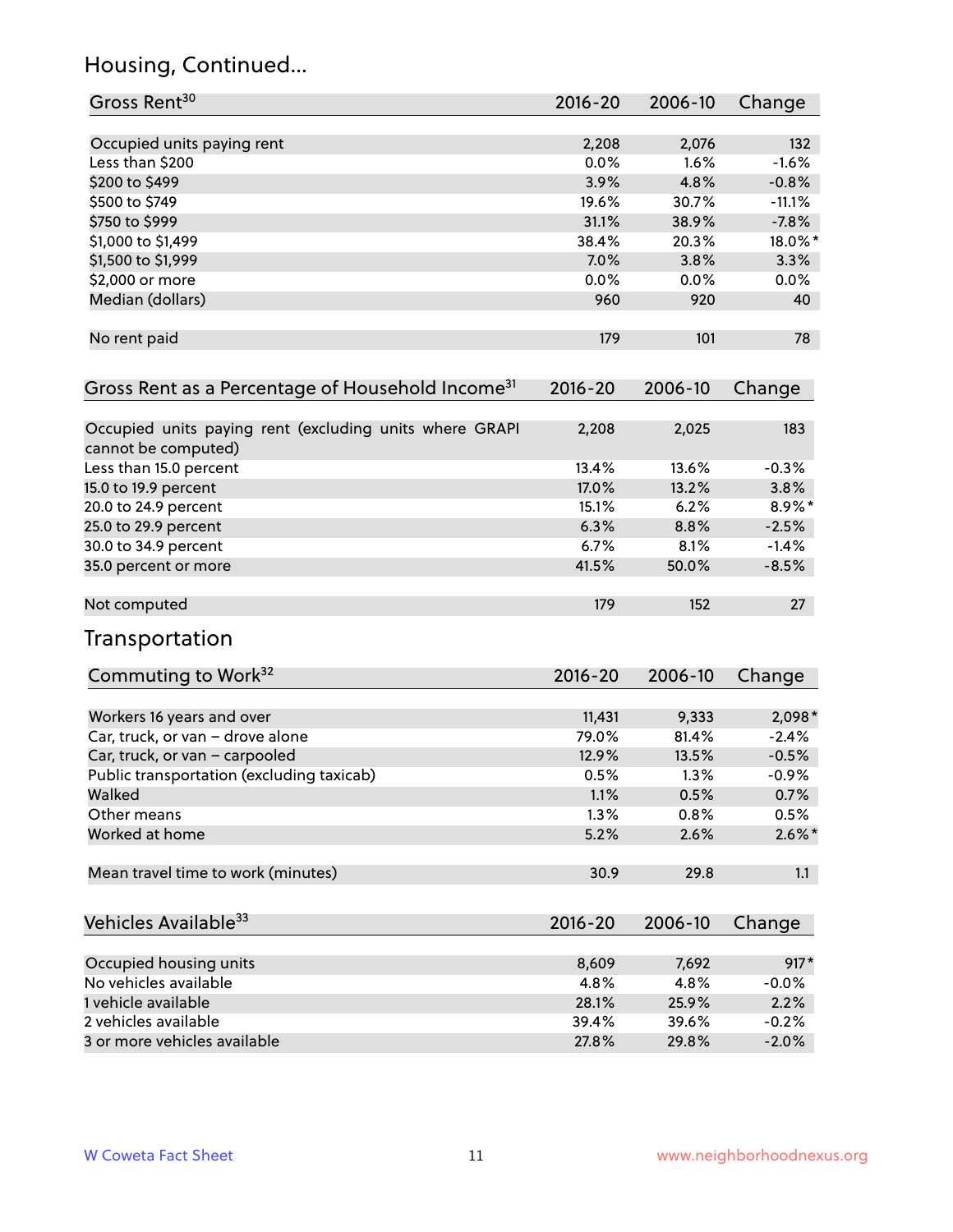#### Health

| Health Insurance coverage <sup>34</sup> | 2016-20 |
|-----------------------------------------|---------|
|-----------------------------------------|---------|

| Civilian Noninstitutionalized Population                | 23,638 |
|---------------------------------------------------------|--------|
| With health insurance coverage                          | 88.4%  |
| With private health insurance coverage                  | 65.5%  |
| With public health coverage                             | 33.6%  |
| No health insurance coverage                            | 11.6%  |
| Civilian Noninstitutionalized Population Under 19 years | 6,557  |
| No health insurance coverage                            | 4.6%   |
| Civilian Noninstitutionalized Population 19 to 64 years | 13,482 |
| In labor force:                                         | 10,842 |
| Employed:                                               | 10,449 |
| With health insurance coverage                          | 87.2%  |
| With private health insurance coverage                  | 82.2%  |
| With public coverage                                    | 6.6%   |
| No health insurance coverage                            | 12.8%  |
| Unemployed:                                             | 393    |
| With health insurance coverage                          | 31.3%  |
| With private health insurance coverage                  | 28.8%  |
| With public coverage                                    | 2.5%   |
| No health insurance coverage                            | 68.7%  |
| Not in labor force:                                     | 2,640  |
| With health insurance coverage                          | 69.3%  |
| With private health insurance coverage                  | 48.7%  |
| With public coverage                                    | 29.3%  |
| No health insurance coverage                            | 30.7%  |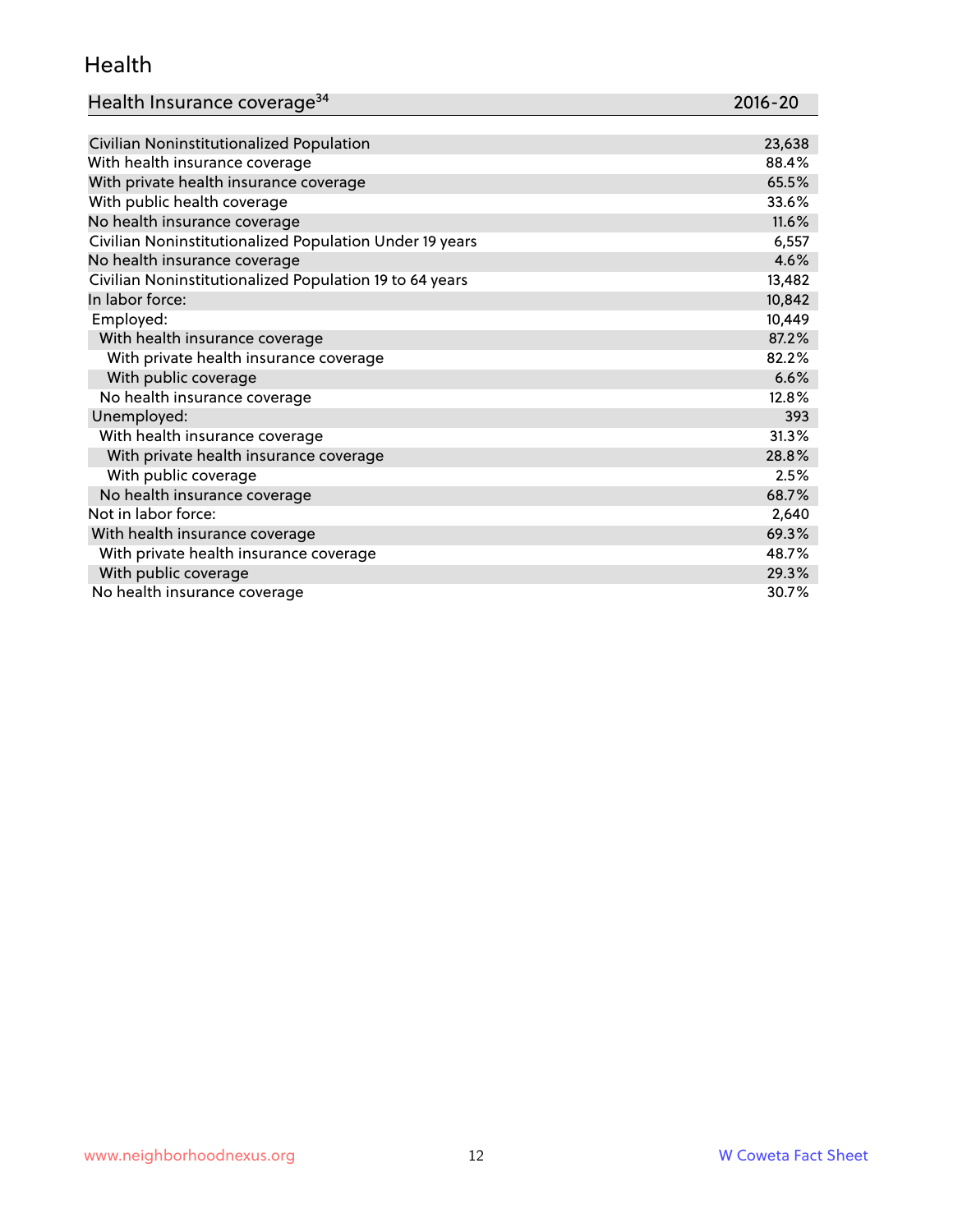# Employment Forecasts

| Forecast Employment by Sector <sup>35</sup>      | 2030  | 2020  | Change   |
|--------------------------------------------------|-------|-------|----------|
|                                                  |       |       |          |
| <b>All Sectors</b>                               | 7,467 | 7,039 | 6.1%     |
| Goods Producing                                  | 543   | 690   | $-21.3%$ |
| Agriculture, forestry, fishing and hunting       | 8     | 10    | $-20.0%$ |
| Mining                                           | 7     | 12    | $-41.7%$ |
| Construction                                     | 115   | 222   | $-48.2%$ |
| Manufacturing                                    | 413   | 446   | $-7.4%$  |
| Service Providing                                | 1,397 | 1,528 | $-8.6%$  |
| Wholesale trade                                  | 34    | 34    | 0.0%     |
| Retail trade                                     | 936   | 984   | $-4.9%$  |
| Transportation and warehousing                   | 303   | 337   | $-10.1%$ |
| <b>Utilities</b>                                 | 124   | 173   | $-28.3%$ |
| Information                                      | 119   | 108   | 10.2%    |
| <b>Financial activities</b>                      | 255   | 248   | 2.8%     |
| Finance and insurance                            | 202   | 195   | 3.6%     |
| Real estate and rental and leasing               | 53    | 53    | 0.0%     |
| Professional and business services               | 645   | 583   | 10.6%    |
| Professional, scientific, and technical services | 514   | 458   | 12.2%    |
| Management of companies and enterprises          | 131   | 125   | 4.8%     |
| <b>Education and health services</b>             | 2,830 | 2,170 | 30.4%    |
| <b>Education services</b>                        | 712   | 638   | 11.6%    |
| Health care and social assistance                | 2,118 | 1,532 | 38.3%    |
| Leisure and hospitality                          | 649   | 639   | 1.6%     |
| Arts, entertainment, and recreation              | 37    | 39    | $-5.1%$  |
| Accommodation and food services                  | 612   | 600   | 2.0%     |
| Other services, except public administration     | 170   | 165   | 3.0%     |
| Public administration                            | 446   | 497   | $-10.3%$ |

# Population Forecasts

| Population Forecasts <sup>36</sup> | 2030   | 2020   | Change |
|------------------------------------|--------|--------|--------|
|                                    |        |        |        |
| <b>Total Population</b>            | 34,515 | 27.549 | 25.3%  |
| <b>Total Households</b>            | 13.002 | 10.230 | 27.1%  |